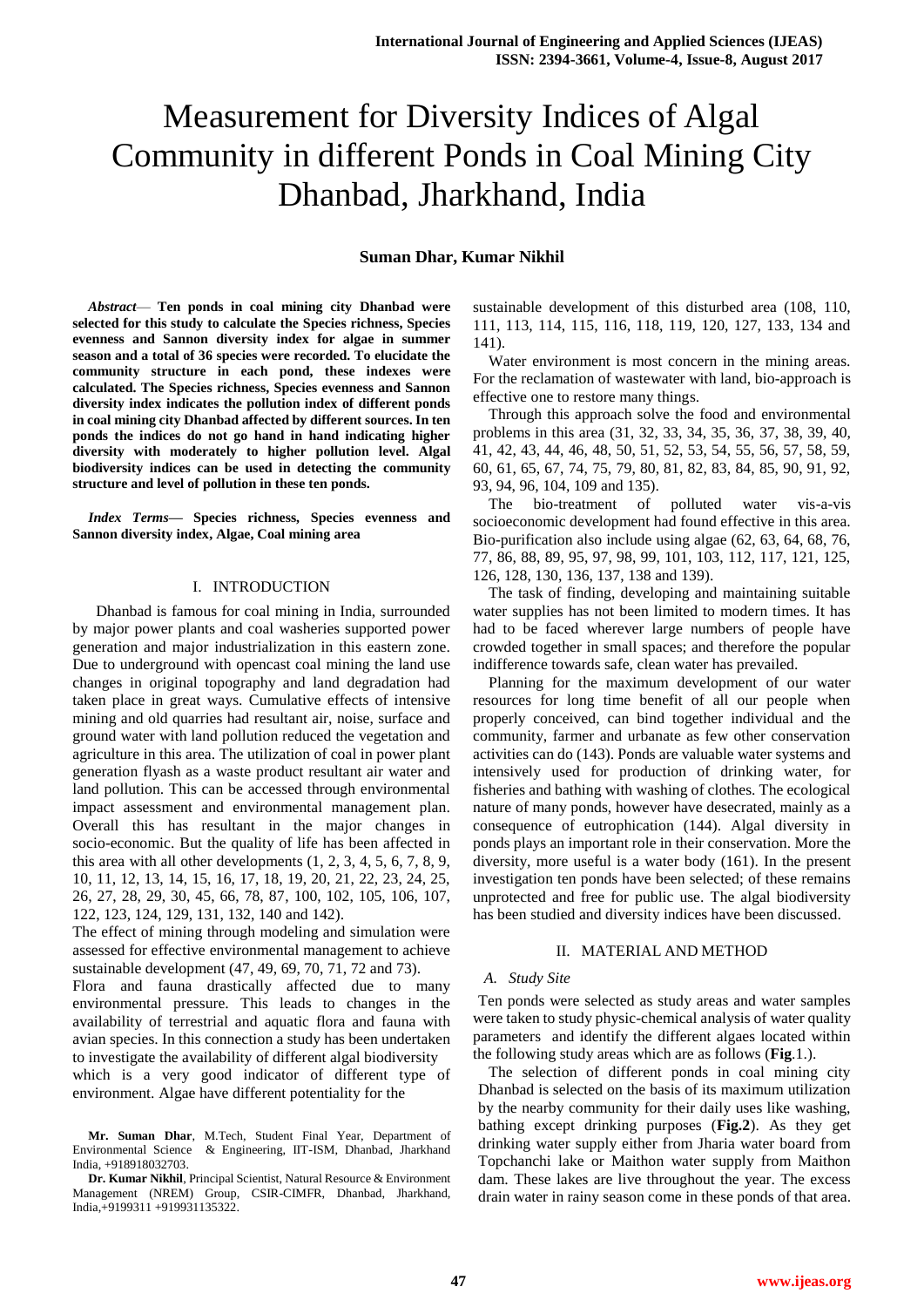

**Fig.1: Map showing the sampling location points of ponds within Coal City Dhanbad, Jharkhand, India**



 **Fig.2**: Photographs of ten ponds in coal mining city Dhanbad (a-j)

The ten ponds location details were as follows for which the above photographs are given from 'a' to'j':

- (a) BCCL Koylanagar is located at  $23^{\circ}48'$  2" N and  $86'27'$ 35″ E.
- (b) Saraidhela is located at 23̊ 48′ 51″ N and 86̊ 27′ 12″ E.
- (c) Rajganj is located at  $23^{\circ}52'36''$  N and  $86^{\circ}20'25''$  E.
- (d) Bhuli is located at  $23^{\circ}49'$  9" N and  $86'22'32"$  E.
- (e) Susnilewa is located at 23̊ 50′ 8″ N and 86̊ 26′ 9″ E.
- (f) Bhuiphore is located at  $23^{\circ}49'3''$  N and  $86^{\circ}28'43''$  E.
- (g) Bank More is located at 23̊ 47′ 16″ N and 86̊ 24′ 49″ E.
- (h) Wasseypore is located at  $23^{\circ}47'$   $25''$  N and  $86^{\circ}25'$  9" E.
- (i) Jharia is located at  $23^{\circ}44'37''$  N and  $86^{\circ}24'55''$  E.
- (j) Dhaiya is located at  $23^{\circ}49'$  14" N and  $86^{\circ}25'$  59" E.

## *B. Estimation of Algae*

Water samples were collected from all ten ponds for algal population's analysis in black colored plastic carboys of one liter. Filamentous algae and other floating debris were avoided. For each sample collected, 25 ml of 4% formaldehyde was added (145) with few drops of Lugol's iodine. Sedimentation was done in glass columns. The sediment was finally reduced to 20 ml and was preserved in a glass vial. From each vial one drop was mounted on a slide and a cover slip was carefully put over it. Five high power fields (15x 45x), one in each corner of the cover slip and are at the center were made and the algal populations were estimated.

These observations were at random and were repeated four times for each sample. This procedure was repeated for each sample and the number of each organism was extra plotted to extract number of organism/L (146). Algae count was done by Lackey's Drop Method (147) as mentioned in APHA (148) and by Saxena, the modified method (149).

Formula used for the calculation of algae as units /l is

$$
Algae\ Unit/L = \frac{n \times v}{V} \times 100
$$

Where as

N = No. Of algae counted in 0.1ml.concentrate. C= total volume of concentrate in ml.

V= total volume of water filtered through net

*C. Species Richness index*

Species richness indexes (SRI) were calculated using the following formula given below (150):

$$
SRI = \frac{[S-1]}{\log N}
$$

Where,

S - Number of species of the particular sample

N - Logerithm of total number (H) of the individuals of all the species of the sample

#### *D. Species Evenness*

Species evenness was calculated using the following formula (151):

$$
j = \frac{H'}{\log 2S}
$$

**Where** 

 $H'$  = Shannon and Weaver Index (1949)

 $S =$  Species number

## *E. Shannon and Weaver Index (1949)*

The Shannon and Weaver (1949) index was estimated by (152):

$$
H' = -\sum_{n=1}^{n} \log \text{pi} \cdot \log 2\text{pi}
$$

Where

 $S =$  total individual number of species

 $N = Total individual number of all species$ 

 $pi = S/N$ 

## III. RESULT AND DISCUSSION

The distribution of algae in ten ponds is presented in **Table 1**. The overall 36 algae species were found in all ten ponds of coal mining city Dhanbad. The species distributions, richness, evenness and Shannon diversity indices were calculated and given in **Table.2**.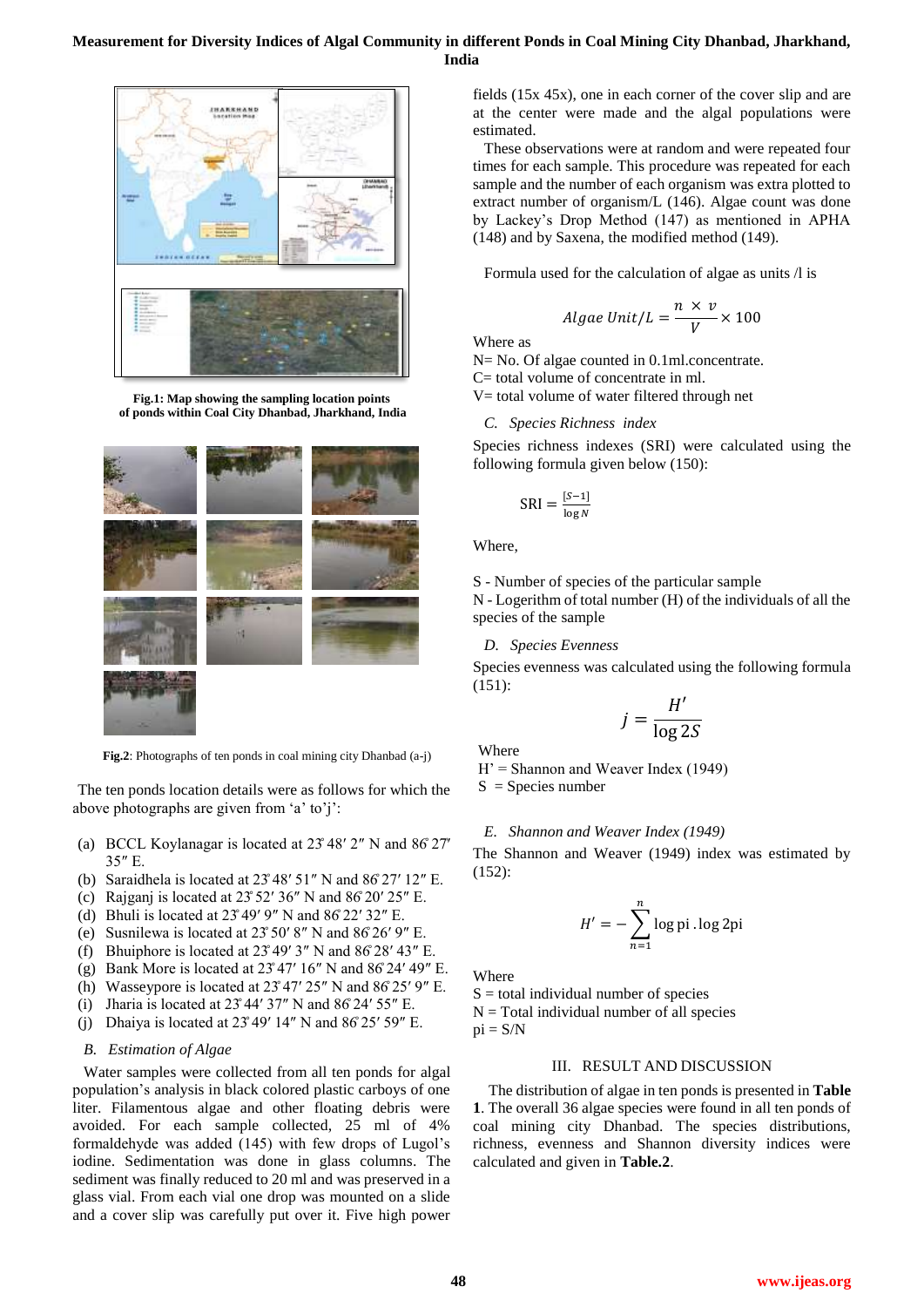# **International Journal of Engineering and Applied Sciences (IJEAS) ISSN: 2394-3661, Volume-4, Issue-8, August 2017**

|                                    | Number of Algae |                |                |                |                |                |        | Total no. |                |                 |          |
|------------------------------------|-----------------|----------------|----------------|----------------|----------------|----------------|--------|-----------|----------------|-----------------|----------|
| Name of Algae                      | S1              | S <sub>2</sub> | S <sub>3</sub> | S <sub>4</sub> | S <sub>5</sub> | S <sub>6</sub> | S7     | S8        | S <sub>9</sub> | S <sub>10</sub> | of Algae |
| Actinastrum                        | 2000            |                |                | 2000           |                | 2000           |        | 2000      |                |                 | 8,000    |
| Agmenellum                         | 4000            | 1000           |                | 1000           | 2000           |                | 1000   | 5000      | 2000           |                 | 16,000   |
| Amphora                            | 1000            | 1000           |                | 1000           |                |                |        | 1000      |                |                 | 4,000    |
| Anabaena                           |                 |                |                |                |                |                |        |           | 3000           | 2000            | 5,000    |
| Ankistrodesmus                     |                 |                |                | 1000           |                |                |        |           |                |                 | 1,000    |
| Chlamydomonas                      | 6000            |                | 5000           |                |                |                |        |           |                | 5000            | 16,000   |
| Chlorella                          |                 | 4000           |                |                |                |                | 4000   |           |                | 4000            | 12,000   |
| Chrococcum                         |                 | 5000           | 4000           |                |                | 4000           | 5000   |           |                |                 | 18,000   |
| Closterium                         |                 |                | 1000           |                |                |                |        |           | 1000           | 2000            | 4,000    |
| Coelastrum                         |                 | 2000           |                |                |                |                |        |           |                |                 | 2,000    |
| Cosmarium                          | 1000            |                |                |                | 2000           |                |        |           |                |                 | 3,000    |
| Cyclotella                         | 1000            |                |                |                |                |                |        |           |                |                 | 1,000    |
| Cymbella                           | 1000            |                | 2000           |                |                |                | 3000   | 1000      | 2000           | 1000            | 10,000   |
| Desmodesmus                        |                 | 2000           | 2000           |                |                |                | 1000   |           |                |                 | 5,000    |
| Diatom                             | 5000            | 2000           | 2000           |                |                | 2000           | 2000   | 7000      | 3000           | 3000            | 26,000   |
| Dinoflagellates                    | 1000            |                |                |                |                |                |        | 2000      |                |                 | 3,000    |
| Eucapsis                           |                 |                |                |                |                |                |        | 2000      |                |                 | 2,000    |
| Euglena                            |                 | 3000           | 2000           |                |                | 2000           | 3000   |           | 3000           | 3000            | 16,000   |
| Gleocapsa                          | 2000            |                | 5000           |                | 4000           | 4000           | 2000   | 4000      |                |                 | 21,000   |
| Gomphonema                         |                 |                | 1000           | 2000           | 1000           |                |        | 1000      |                |                 | 5,000    |
| Hantzschia                         | 2000            |                |                | 2000           |                |                |        |           | 2000           |                 | 6,000    |
| Korshikoviella                     |                 |                |                | 1000           |                |                |        |           |                |                 | 1,000    |
| Merismopedia                       |                 |                |                | 3000           | 3000           |                |        |           |                |                 | 6,000    |
| Navicula                           | 1000            | 4000           |                |                |                | 6000           | 1000   |           |                |                 | 12,000   |
| Oedogonium                         |                 |                |                |                |                |                | 3000   |           |                |                 | 3,000    |
| Oscillatoria                       |                 | 1000           | 2000           | 3000           | 6000           | 1000           | 4000   |           | 7000           | 6000            | 30,000   |
| Pediastrum                         |                 | 2000           | 2000           |                |                | 2000           | 1000   |           | 1000           |                 | 8,000    |
| Phacus                             |                 |                |                | 4000           |                |                | 2000   |           | 2000           |                 | 8,000    |
| Phormidium                         |                 |                |                |                | 4000           |                |        |           |                |                 | 4,000    |
| Scenedesmus                        |                 | 2000           | 11000          |                |                | 9000           | 8000   |           | 4000           |                 | 34,000   |
| Spirogyra                          |                 | 1000           | 2000           | 6000           | 7000           | 2000           | 3000   |           | 4000           | 6000            | 31,000   |
| Spirulina                          |                 | 1000           |                |                |                |                |        |           |                | 9000            | 10,000   |
| Staurastrum                        |                 | 4000           |                |                | 1000           |                |        | 2000      | 1000           | 1000            | 9,000    |
| Tetradron                          |                 |                | 1000           | 1000           | 2000           | 1000           |        | 1000      |                |                 | 6,000    |
| Ulothrix                           |                 |                |                |                |                |                |        | 4000      |                |                 | 4,000    |
| <b>Volvox</b>                      |                 | 2000           | 5000           |                |                | 1000           | 5000   |           | 3000           | 3000            | 19,000   |
| Total number of                    | 12              | 16             | 15             | 12             | 10             | 12             | 16     | 12        | 14             | 12              | 36       |
| Species                            |                 |                |                |                |                |                |        |           |                |                 |          |
| Total number of<br>Phytoplankton/l | 27,000          | 37,000         | 47,000         | 27,000         | 32,000         | 36,000         | 48,000 | 32,000    | 38,000         | 45,000          | 3,69,000 |

**Table.1**: Total algal population in ten different ponds of coal mining city Dhanbad

| Sampling Site    | <b>Species</b>  | Shannon's | Evenness |  |  |
|------------------|-----------------|-----------|----------|--|--|
|                  | <b>Richness</b> | Diversity | Index    |  |  |
|                  |                 | Index     |          |  |  |
|                  |                 |           |          |  |  |
| <b>BCCL</b>      | 3.3375          | 2.28      | 0.92     |  |  |
| Koylanagar       |                 |           |          |  |  |
| Saraidhela       | 4.1236          | 2.67      | 0.96     |  |  |
| Rajganj          | 3.6362          | 2.43      | 0.90     |  |  |
| <b>Bhuli</b>     | 3.3375          | 2.31      | 0.93     |  |  |
| Susnilewa        | 2.5969          | 2.09      | 0.91     |  |  |
| <b>Bhuiphore</b> | 3.0696          | 2.31      | 0.93     |  |  |
| <b>Bank More</b> | 3.8960          | 2.59      | 0.93     |  |  |
| Wasseypore       | 3.1739          | 2.28      | 0.92     |  |  |
| Jharia           | 3.5738          | 2.09      | 0.81     |  |  |
| Dhaiya           | 2.8897          | 2.31      | 0.93     |  |  |

**Table.2**: Species richness, evenness and Shannon's diversity index of ponds in coal mining city Dhanbad

# **Richness Index (RI)**

Species richness or richness index of sampling of ponds in coal mining city Dhanbad were given in **Fig**.3. The species richness of 3.33, 4.12, 3.63, 3.33, 2.59, 3.06, 3.89, 3.17, 3.57 and 2.88 were observed in ponds from BCCL koyalanagar,

Saraidhela, Rajganj, Bhuli, Susnilewa, Bhiphore, Bankmore, Wasseypore, Jharia and Dhaiya respectively (**Table.2**). The lowest and heighest values resulted were 2.88 and 4.12 at stations Dhaiya and Saraidhela during June, 2017.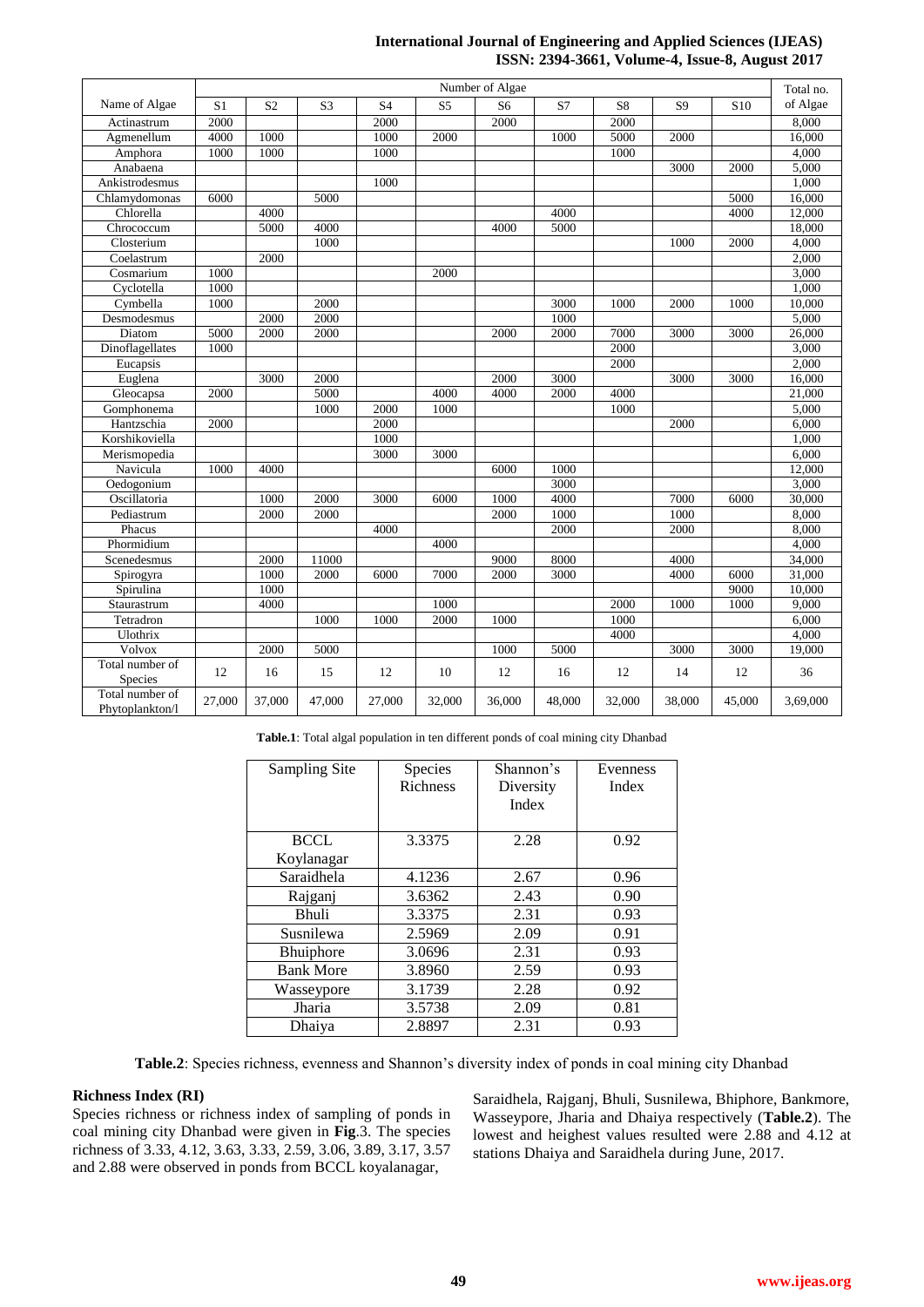

**Fig.3**: Species richness, evenness and Shannon's diversity index of ponds in coal mining city Dhanbad

#### **Species Evenness**

Species Evenness of all the ten sampling ponds in June 2017 are provided in (Fig.3). The species evenness ranged from a minimum of 0.81 for Jharia and maximum of 0.96 for Saraidhela pond. Rest of other ponds have 0.92, 0.90, 0.93, 0.91, 0.93, 0.93, 0.92 and 0.93 species evenness indices for BCCL koyalanagar, Rajganj, Bhuli, Susnilewa, Bhiphore, Bankmore, Wasseypore and Dhaiya respectively (**Table.2**).

#### **Shannon Diversity Index**

Shannon and Weiner index (152) represents entropy. It is a diversity index taking into account the number of individuals as well as the number of taxa. It varies from 0 for communities with only single taxa to high values for community with many taxa each with few individuals. This index can also determine the pollution status of a water body. Normal values range from 0 to 4. This index is a combination of species present and the evenness of the species. Examining the diversity in the range of polluted and unpolluted ecosystems, the values of the index greater than 3 indicate clean water, values in the range of 1 to 3 are characterized by moderate pollution and values less than 1 are characterized as heavily polluted (155). Moderate pollution can be inferred in this study for the all the ten ponds studied. The Shannon's Diversity Index for all the ten ponds studied were found to be from 2.09 to 2.67 which is less than 3 means all ponds are moderately to heavily polluted.

In environmental monitoring it is assumed that the adverse effects of pollution will be reflected in the reduction of diversity or change in the composition of species abundance. Both these factors involve diversity as an index of a good ecosystem (156). The enriched or polluted ecosystems display a reduction in diversity (157 and 158). Shannon and Wiener index is widely adopted in pollution monitoring (159, 160) discussed the role of phytoplankton species and assemblage as bio-indicators. Simple species richness and dominance measures are invariably informative. There is considerable evidence that conservation strategies may be improved if information on species abundance patterns is taken into account.

## IV. CONCLUSION

The Shannon and Weaver (152) Diversity Index is an important aspect indicating the distribution of phytoplankton and their relation to pollution. Soyer's Frequency Index and Pieolu's Eveness Index, clearly signify the distribution of plankton all through the year and the relation between the frequency of species and their Evenessin distribution in the two lakes (153) Therefore diversity indices serve as important tools in algal biodiversity and pollution assessment of aquatic environments (154).

#### ACKNOWLEDGMENT

The authors are thankful to Director, CSIR-CIMFR, Dhanbad, Jharkhand, India, who had provided all sorts of facilities during in-house training project work and supported to bring up this excellent experimental finding.

#### **REFERENCES**

- [1] R. Abidi, B.K.Tewary, T.B.Singh, Kumar Nikhil and N.C.Saxena (1992), "Reclamation of Surface Mining Degraded Land – A New Strategy", in Fourth National Seminar on Surface Mining at I.S.M Dhanbad (3-4<sup>th</sup>) November, 1992). A MMGMI Publication, pp-206-212.
- [2] Kumar Nikhil, S.Gupta, B.K.Tewary and B.B.Dhar (1993), "Impact of Iron Ore Mining on Agricultural Land", in National Seminar on Eco-friendly Approaches in the Management of Pest, Diseases and Industrial Effluents (11-12<sup>th</sup> November, 1993) at Chandra Sekhar Azad University of Agriulture and Technology, Kanpur (U.P).
- [3] R.S.Singh, B.K.Tewary, S.K.Chaulya, Kumar Nikhil and B.B.Dhar (1994), "Evaluation of Tree Species Performance on a Coal Mine Overburden Dumps", in Jharia Coalfield Problems and Prospects, MGMI, Dhanbad Branch Publication Seminar on World Environmental Day at BCCL Dhanbad (5<sup>th</sup> June, 1994).
- [4] Kumar Nikhil, B.K.Tewary and B.B.Dhar (1994), "Koyalanchal ke bhumi ke punhaudhar ke ley – kawak ki aham bhumika" in Hindi Seminar on Damodar Ghati ka Paryavaran Sanrakchan at CMRI, Dhanbad.
- [5] Kumar Nikhil, B.K.Tewary and B.B.Dhar (1994), " Jharia koyalanchal ke paryavaran sudhar may samajik aivam krishi waniki ka yogdan" in Hindi Seminar on Jharia Satabdi (1894-1994) at CMRI Dhanbad.
- [6] T.B.Singh, Kumar Nikhil, R.S.Singh and B.K.Tewary (1995), "Prospects of Minewastes Utilization", in All India Symposium on Converting Wastes into Wealth [ Organized by B.I.T Sindri & Institute of Engineers (I), Dhanbad Local Centre] at CMRI , Dhanbad on September 15-16, 1995.
- [7] Kumar Nikhil, T.B.Singh, R.S.Singh and B.K.Tewary (1995), Prospects of Agrowastes for land reclamation", in All India Symposium on Converting Wastes into Wealth [Organized by B.I.T Sindri & Institute of Engineers (I), Dhanbad Local Centre] at CMRI , Dhanbad on September 15-16, 1995.
- [8] B.K.Tewary, T.B.Singh, S.K.Chaulya, Kumar Nikhil and B.B.Dhar (1995), "Land Reclamation Practices in India", in First World Mining Environment Congress at New Delhi on 11-14 December,1995.
- [9] Kumar Nikhil, E. Sarnathan, V.J.Loveson, R.S.Singh, B.K.Tewary (1995), "Watershed Management for Sustainable Development – A case study", in World Environment Day for watershed Management on 5<sup>th</sup> June, 1995 at CMRI Dhanbad
- [10] Kumar Nikhil, T.B.Singh and B.K.Tewary (1996), "Audhogicaran ka vikas, paryavaran sanrakchan aivam ped podhoo ka yogdan", in Jharkand Anchal Ke Van Sampada – Atit aivam Vartaman at CMRI Dhanbad on 5<sup>th</sup> June, 2016.
- [11] B.K.Tewary, Kumar Nikhil, R.S.Singh, T.B.Singh and B.B.Dhar (1996), "Environmental Management of Flyash", in course on stabilization and filling issues in Raniganj and Barakar measures seam for ground control 23-27<sup>th</sup> December, 1996 by HRD, CMRI, Dhanbad.
- [12] Kumar Nikhil (1997), "Reclamation of O.B.Dump" in Training Programme in Environmental Pollution for DVC Doctor on  $3-7^{\overline{h}}$ March,1997 at CMRI, Dhanbad.
- [13] Kumar Nikhil, T.B.Singh and T.N.Singh (1997)," Audogikaran ka vikas aivam pedpadho ka yogdan" in Hindi Seminar on Paryavaran awam sanrakchan at CBRI, Roorkee on 5<sup>th</sup> June, 1997.
- [14] Kumar Nikhil (1997), "Wasteland Management", Training Course on the Recent Advancement in the Environmental Management of Mining Areas for the Coal India Executives in CMRI Dhanbad on  $3-4^{\overline{u}}$ November,1997.
- [15] Kumar Nikhil, T.B.Singh and T.N.Singh (1997), " Audogikaran ka vikas aivam pedpadho ka yogdan" in Hindi Seminar on Paryavaran awam sanrakchan at CBRI, Roorkee on 5<sup>th</sup> June,1997.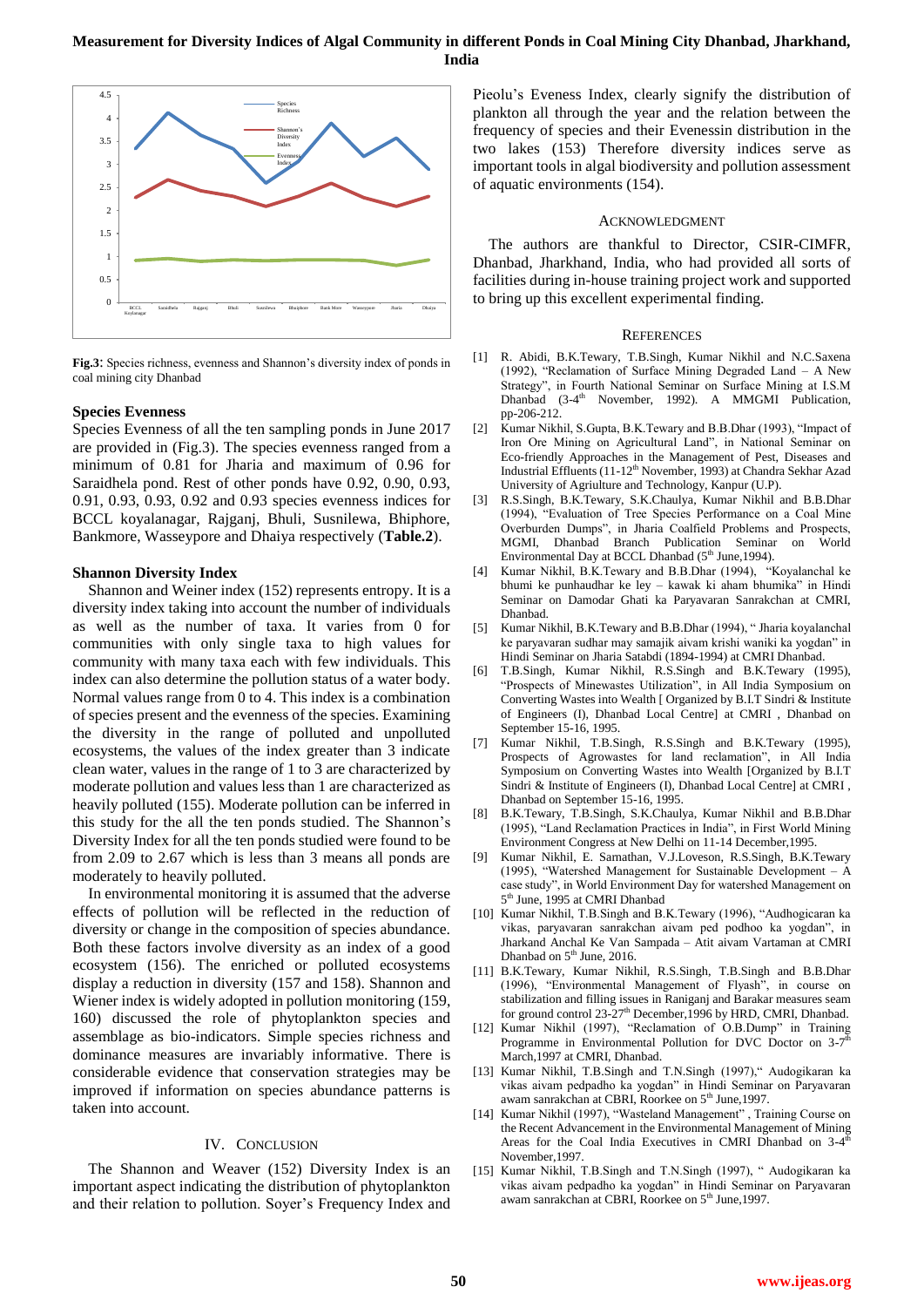## **International Journal of Engineering and Applied Sciences (IJEAS) ISSN: 2394-3661, Volume-4, Issue-8, August 2017**

- [16] P.K.Singh, Kumar Nikhil, V.J.Loveson and T.N.Singh (1998), "Khanan dwara chatigrast bhumi ka Prahitasi punurudhar – ak paricharcha" in Hindi Seminar on Khanan dwara chatigrast parayavaran ka Prahitisi punurudhar on 4<sup>th</sup> April,1998 at CMRI Dhanbad.
- [17] Kumar Nikhil, V.J.Loveson and T.N.Singh (1998), "Effect of Bulk Density of the OB Dump on the growth & biomass of perennial grasses", in  $7<sup>th</sup>$  National Symposium on Environment on  $5-7<sup>th</sup>$ February,1998 at ISM, Dhanbad.
- [18] Kumar Nikhil (1998), "Impact of Mining on Soil Quality and its Mitigative Measures" in Training programme for Central Pollution Control Board Personals funded by World Bank Aided Course on 16-20<sup>th</sup> November, 1998 at CMRI Dhanbad.
- [19] Kumar Nikhil, V.J.Loveson and T.N.Singh (1998), "Change in Nutrient Status of coal overburden dump top material after vegetation – An experimental study" in International Conference on Environment and Agriculture by International Ecological Society at Kathmandu Nepal on 1-3<sup>rd</sup> November, 1998.
- [20] V.J.Loveson, Kumar Nikhil and T.N.Singh (1998), "Evaluation of Croplands around a part of fragile hilly tract of lower Himalaya using Remote Sensing and GIS" in International Conference on Environment and Agriculture by International Ecological Society at Kathmandu Nepal 1-3<sup>rd</sup> November, 1998.
- [21] P.K.Singh, Kumar Nikhil, V.J.Loveson and T.N.Singh (1998), "Rapid Industrialization in Chotanagpur region and its impact on environment – A case study in Dhanbad District", in XI NCME "Environmental Status of Mining Areas" on 5-6<sup>th</sup> June, 1998 at CMRI, Dhanbad.
- [22] Kumar Nikhil (1999), " A field experience with bioreclamation of coal in International Conference on Clean Coal Initiatives on 22-24<sup>th</sup> January, 1999 at Laa Meridian Hotel, New Delhi.
- [23] M.Ahmed, M.K. Chakraborty & Kumar Nikhil (2000), " Impact of Mining on Socio-cultural and Economic Dimensions" presented in the National Seminar on the Mining & Environment at Aligarh Muslim University on 11-13, April, 2000.
- [24] Kumar Nikhil and M. Ahmed (2000), "Management Of Irrigation Efficiency In Coal Mining Areas of District Dhanbad" presented in the National Seminar on the Mining & Environment at Aligarh Muslim University on 11-13, April, 2000.
- [25] Kumar Nikhil (2001), "Reclamation Economics in Rehabilitation of Limestone Mining" Executive Development Aspects of Mining & Environment held at HRD, CMRI, Dhanbad on  $21<sup>st</sup>$  November, 2001.
- [26] Kumar Nikhil, V.J.Loveson, A.K.Singh and Prof.R.Venugopal (2001), "Bio-rehabilitation of Reject Dump around Coal Washery Area – A Conceptual Approach", International on Challenges in Coal & Mineral Beneficiation, Organized by ISM, Dhanbad during 7-8<sup>th</sup> December 2001.
- [27] Kumar Nikhil (2001) "Situation and Strategies for the Utilization of Flyash in Rural Areas", *International Journal of Industrial Pollution Contro*l, Vol.17 (2)2001: 307-312.
- [28] Kumar Nikhil (2001) "Bio-fertilizers for the re-vegetation of coal overburden dumps top materials", *Asian Jr. of Microbiology, Biotech & Env. Sc.* Vol.3. (4) 2001: 301-305.
- [29] Kumar Nikhil, V.J.Loveson, A.K.Singh and Prof.R.Venugopal (2001) "Bio-rehabilitation of Reject Dump around Coal Washery Area – A Conceptual Approach", *International Conference on Challenges in*  Coal & Mineral Beneficiation, ISM, Dhanbad, 7-8<sup>th</sup> December, 2001.
- [30] Kumar Nikhil (2002) "Reclamation Economics in Rehabilitation of Limestone Mining Areas", *International Jr. of Industrial Pollution Control* 18 (1) 2002: 21-28.
- [31] Kumar Nikhil, M.Sundararajan, T.B.Singh, A.K.Singh (2002) "Environmental Scenario for small medium scale mining industries in India - Changes & Challenges Ahead", *National Seminar on Policies, Statutes & Legislation in Small and Medium Mines (POSTALE)* CMRI Dhanbad, 5-6<sup>th</sup> January, 2002 : 111-116.
- [32] D.K.Mitra and Kumar Nikhil (2002) "Health Situation of Workers in Mining Industry", *National Symposium on Sustainable Mining Technology: Present and Future*, Anna University Chennai-600025, 14<sup>th</sup>-15<sup>th</sup>March, 2002: 28-32.
- [33] M.Sundararjan, G.K.Banerjee, Kumar Nikhil and D.D.Misra (2002) "Air Quality Dispersion Scenario at Noamundi Iron Ore Mine through Mathematical Modeling and Computer Simulation - A Case Study", *National Symposium on Sustainable Mining Technology: Present and*  Future, Anna University Chennai-600025, 14<sup>th</sup>-15<sup>th</sup>March, 2002: 322-331.
- [34] Kumar Nikhil, M.Sundararajan, T.B.Singh and N.C.Saxena (2002) "Water Hyacinth - Boon or Bane for Jharia Coalfield", *National Symposium on Sustainable Mining Technology: Present and Future*, Anna University Chennai-600025, 14<sup>th</sup>-15<sup>th</sup>March, 2002:347-356.
- [35] Kumar Nikhil, M. Sundararajan & D.D.Misra (2002) "Integrated Water Resource Management for the Jharkhand State: A Conceptional

Approach", *International Conference on Water and Wastewater: Perspectives of Developing Countries (WAPDEC 2002),* IIT Delhi  $-110016$ ,  $10^{th}$  $-13^{th}$ , December, 2002.

- [36] M. Sundararajan, Kumar Nikhil, A.Khalkho, T.K.Mondal (2002) "Transport Modeling on Ground Water Contamination in and around mining and allied industrial zones - A Case Study"', *International Conference on Water and Wastewater: Perspectives of Developing Countries (WAPDEC 2002)*, IIT New Delhi-110016,  $10^{th}$ -13<sup>th</sup>, December, 2002.
- [37] Kumar Nikhil, Puran Kishore Singh and C. Bandhopadhyay (2002) "Jharkhand mey Jal Prabandhan", *National Seminar on Krishi*  Electroniki Upkaran Vinyash, CSIO, Chandigarh - 160030, 23<sup>rd</sup>-24<sup>th</sup> April, 2002.
- [38] Kumar Nikhil, M.Sundararajan and Puran Kishore Singh (2002) "Jharkhand kee Krishi mey Urja key Nayey Stroth", *National Seminar on Krishi Electroniki Upkaran Vinyash*, CSIO, Chandigarh – 160030, 23<sup>rd</sup>-24<sup>th</sup> April, 2002.
- [39] Kumar Nikhil, V.J.Loveson & M.Sundararajan (2002) "Jharkhand mey Suchna Prodhogiki kaa gramin awam krishi Vikas mey Prayog aik paricharcha", *National Seminar on Krishi Electroniki Upkaran*  Vinyash, CSIO, Chandigarh - 160030, 23<sup>rd</sup>-24<sup>th</sup> April, 2002.
- [40] Kumar Nikhil (2002) "Flyash for Better Composting", *International Journal of Ecology, Environment and Conservation*, Vol.8(2)2002: 331-333.
- [41] Kumar Nikhil (2003) "Use of Mycorrhizae for Mined Land Revegetation", *Asian Journal of Microbiology, Biotechnology and Environmental Sciences,* Vol.4(4)2003: 495-498.
- [42] Kumar Nikhil (2003),"Nutrient Status of Coal Overburden Dump Top Material After vegetation - An Experimental Study", *International Journal of Ecology, Environment and Conservation,* Vol.8(4)2003: 353-360.
- [43] Kumar Nikhil (2003) "Wasteland Rehabilitation around Coal Washery Areas through Bio-remidial Measures", *International Journal of Pollution Research,* Vol.21(3)2003: 249-251.
- [44] Kumar Nikhil (2003) "Growth Response in Crops Raised in Flyash amended soil", *International Journal of Pollution Research,* Vol.21(4)2003: 409-416.
- [45] M.Sundararajan, B.R.Panduranga, Kumar Nikhil, S.Rufus David and J.Mariyosh (2003) "A View on the Calendar and Cronology of Ancient India in the Light of Scientific, Religious and Archaeological Discoveries", *National Seminar on Indian Calendar & Chronology*, Vigyan Bharati, Dhanbad, 9-10<sup>th</sup> Aug, 2003.
- [46] Kumar Nikhil, M.Sundararajan, N.C.Saxena and D.D.Misra (2003) "Heavy Metal Status in the Species Grown on Coal Overburden Dump-A Case Study", *National Seminar on Status of Environmental Management in Mining Industry(SEMMI-2003)*, Banaras Hindu University, Varanasi- 221005 (UP)  $17<sup>th</sup>$ -18<sup>th</sup>, January, 2003.
- [47] M. Sundararajan, G.K.Banerjee, Kumar Nikhil, D. Vetriselvam, M.K.Chakroborty (2003) "Computerized Air Quality Dispersion Modeling for the Prediction of SPM in and around Opencast Coal Mining- A Case Study", *National Seminar on Status of Environmental Management in Mining Industry(SEMMI-2003)*, Banaras Hindu University, Varanasi- 221005 (UP) 17<sup>th</sup>-18<sup>th</sup>, January, 2003.
- [48] Kumar Nikhil (2003) "Suitable Fillers for the Overburden Dump Plantation Pits to Achieve Better and Economical Re-vegetation", *International Journal of Ecology, Environment and Conservation*, Vol.9(1)2003:
- [49] Kumar Nikhil and M. Sundararajan (2003) Natural Resource Management for the Sustainable Development in Jharkhand State – A Technological Approach, *All India Seminar on Resource Management through Technology for Development of Jharkhand*, MECON, Ranchi-834002, Jharkhand, 22<sup>nd</sup> June, 2003.
- [50] Kumar Nikhil and Asha Gupta (2004)"Jharkhand ki Jari Butiyo sey Kitnashak Dawaiya: Awashktayai avaim Sambhanayai", *Third Akhil*  Bhartiya Vigyan Samelan, NPL, New Delhi, 19<sup>th</sup>-21<sup>st</sup> February, 2004.
- [51] Kumar Nikhil, M.Sundararjan, Kumar Birendra and Asha Gupta (2004) "Vetiver Grass Technology: An Economical Bio-Reclamation Approach for the Coal Overburden Dump", *National Seminar on Environmental Engineering with special emphasis on Mining Environment*, ISM, Dhanbad, Jharkhand, 19-20<sup>th</sup> March, 2004. ( Published in the Journal of the Institution of Public Health Engineers, India, Special Issue, Kolkata)
- [52] Kumar Nikhil (2004) Water Hycinth: A Green Tool for the Sustainable Development of Coalfield, ed. Trivedy, R.K, "*Biotechnological Application in Environmental Management*" : 2-21.
- [53] Kumar Nikhil (2004), "Legumes: Importance in the Re-vegetation of Overburden Dumps" ed. Trivedy, R.K, "*Biotechnological Application in Environmental Management"*: 159-173.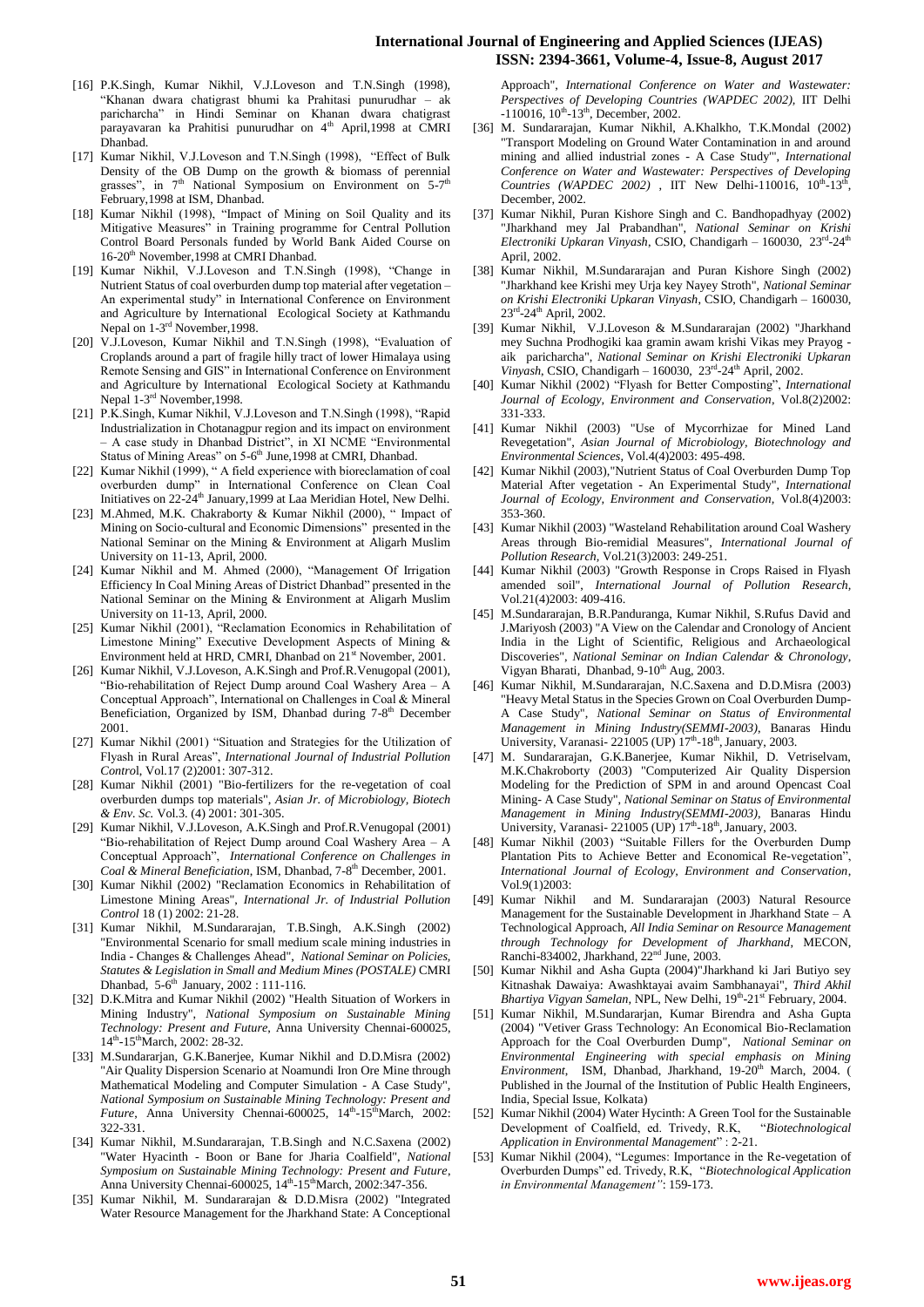- [54] Kumar Nikhil (2004) "Effect of Heavy Metals on Planted Species Root Growth and Biomass over Coal overburden dump", *International Journal of Industrial Pollution Control* Vol.20(1)2004: 101-109.
- [55] Kumar Nikhil (2004) "Reclamation Bond", *International Journal of Industrial Pollution Control*, Vol.20(1)2004: 97-100.
- [56] Kumar Nikhil (2004) "Accumulating Factor of Heavy Metals in Planted Species over coal overburden dump", *Asian Journal of Microbiology, Biotechnology and Environmental Sciences,*  Vol.6(4)2004:
- [57] Kumar Nikhil (2004) "Importance of Tillage Practices in the Re-vegetation of overburden dump", *International Journal of Ecology, Environment and Conservation*, Vol.10(3)2004: 283-286.
- [58] Kumar Nikhil (2004) "Vetiver Grass for the Bio-reclamation of Coal Overburden Dumps" *International Journal of Ecology, Environment and Conservation*, Vol.10(4)2004: 1-14.
- [59] Kumar Nikhil, M.Sundararjan, M.Ahmad, M.S.Alam and Asha Gupta (2004) "Impact of Pesticides and Agricultural Wastes on the Environment of Mining Areas", *National Seminar on Pollution in Urban Industrial Environment (NSPUIE-2004),* RRL, Bhubaneswar-751013, 2<sup>nd</sup>-3<sup>rd</sup> December, 2004.
- [60] Kumar Nikhil, M.Sundararajan, Mobin Ahmad, M.K.Chakraborty and Asha Gupta (2004) "Optimization of Bio-remedial Measures for Coal Mining Contaminated Soil with Agronomical Practices- A Conceptional Approach", *International Conference on Soil and Groundwater contamination: Risk Assessment and Remedial Measuers*, NGRI, Hyderabad-500007, 8<sup>th</sup>-11<sup>th</sup> December, 2004.
- [61] Kumar Nikhil (2005) "Accumulation Factor of Heavy Metals in Planted Species over Coal Overburden Dump", *Asian Journal of Microbiology, Biotechnology and Environmental Science, Vol.7 (1):2005:1-5*.
- [62] Kumar Nikhil (2005) "Ecological Management of Polluted Water due to Mining and allied Industries", *International Jr. of Industrial Pollution Control, Vol.21 (2) 2005, pp.255-271.*
- [63] Kumar Nikhil (2005) "Bio-treatment of Polluted Water vis-a-vis Socio-Economic Development in Coal Mining Area", *International Jr. of Industrial Pollution Control, Vol.21(2) 2005, pp.229-236.*
- [64] Kumar Nikhil (2005) Water Hycinth: A Green Tool for the Sustainable Development of Coalfield, Ed. Trivedy, R.K, "*Biotechnological Application in Environmental Management*" : 2-21.
- [65] Kumar Nikhil (2005) "Legumes: Importance in the Re-vegetation of Overburden Dumps" Ed. Trivedy, R.K, "*Biotechnological Application in Environmental Management"*: 159-173.
- [66] M.S.Alam, Kumar Nikhil, M.Sundararajan, Mobin Ahmad and Asha Gupta (2005) Socio-economic Development through optimum utilization of mineral processing wastes, *International Seminar on Mineral Processing Technology (MPT-2005) at Deptt. Of Minerals & Fuel Egg. Indian School of Mines, Dhanbad-826004 on 6-8 th Jan.2005*.
- [67] Kumar Nikhil and Asha Gupta (2005) A Conceptional Approach for the Restoration of Wastelands in Jharia Coalfield, *Conference on Technological Advancements and Environmental Challenges in Mining and Allied Industries in the 21st Century (TECMAC-2005) at Deptt. Of Mining Egg. National Institute of Technology, Rourkela-769008 5-6 th Feb.2005*.
- [68] Kumar Nikhil, M.Sundararajan and Asha Gupta (2005) Bio-treatment of Mine Water for Irrigation: A Conceptional Approach, *5 th International R&D Conference on Development and Management of Water and Energy Resources at Water Resources and Energy Departments, Govt. of Karnataka and CBIP, New Delhi at Bangalore 15-18th Feb, 2005.*
- [69] M.Sundararajan, Kumar Nikhil and M.S.Alam (2005) Prediction of Environmental Scenario of Coal Processing Plants through Modeling and Simulation with special emphasis on water and air pollution, *National Seminar on Environmental Planning & Management in Mining and Mineral Industries at Deptt. Of Geology, M.L.Sukhadia University, Udaipur-313001on 11-12th March,2005.*
- [70] M.Sundararajan, M.S.Alam and Kumar Nikhil (2005) Mathematical Modeling on Groundwater Contaminant Transport for Prediction of Toxic Elements in and around Mining Area *in Advance Training on Mathematical Modeling for Groundwater Studies in and around Mining Area Sponsored by Ministry of Science & Technology, Organized by HRD, CMRI During 10th to 23rd March 2005.*
- [71] M.S.Alam, M.Sundararajan and Kumar Nikhil (2005) Mathematical Modeling for Classification and Delineation of Groundwater Quality in and around Coal Mining area *in Advance Training on Mathematical Modeling for Groundwater Studies in and around Mining Area Sponsored by Ministry of Science & Technology, Organized by HRD, CMRI During 10th to 23rd March 2005*.
- [72] M.Sundararajan, M.S.Alam, and Kumar Nikhil (2005) Mathematical Imitation on Unconfined Wells for Estimating GPF as One of the Most Important Parameters for Groundwater Potential Studies *in and around*

*Mining Area Sponsored by Ministry of Science & Technology, Organized by HRD, CMRI During 10th to 23rd March 2005.*

- [73] Kumar Nikhil, M.Sundararajan and M.S.Alam (2005) Application of Mathematical Modeling in Irrigation Projects for Quantification of Water and Solid Constituents *in and around Mining Area Sponsored by Ministry of Science & Technology, Organized by HRD, CMRI During 10th to 23rd March 2005.*
- [74] Kumar Nikhil and Asha Gupta (2005), "Nutrient Dynamics and Release on the Re-vegetated Coal Overburden Dumps", *International Seminar on Coal Science & Technology-Emerging Global Dimensions (GLOBALCOAL-2005) by CFRI, Dhanbad-826108 Jharkhand at New Delhi, 7th – 8 th April, 2005.*
- [75] Kumar Nikhil, M.Sundararajan, M.S.Alam, Mobin Ahmad, M.K.Chakraborty, Asha Gupta, B.K.Tewary and C.Bandhopadhyay (2005), "Green Development for the Coal Capital", *World Environment Day along with Seminar on Green Cities: Plan for the Planet by Institute of Engineers (INDIA) Dhanbad Local Centre at CMRI, Dhanbad, 5th June, 2005*.
- [76] M.S.Alam, Kumar Nikhil, M.Ahmad, M.Sundararajan, S.K.Gupta and A.Sinha (2005), " Strategic Plan for Employment Generation in Rural India", *National Conference on Rural Enterprise Leveraging Potential of Rural Jharkhand by Confederation of Indian Industry, Department of Industries, Govt. of Jharkhand, 15th June,2005*
- [77] Kumar Nikhil, M.Sundararajan, M.S.Alam and Asha Gupta (2005), :"Ancient Water Harvesting Structures: Status and Its Importance", *12th World Water Congress, New Delhi, India by International Water Resource Association and Central Board of Irrigation & Power, India at New Delhi,*  $22<sup>nd</sup> - 25<sup>th</sup>$  November, 2005.
- [78] Kumar Nikhil (2006) "Zero Waste Management in Coal Mining Area: Vision for a New Millennium", *International Journal of Pollution Research, Vol.25 (1):2006:69-72*.
- [79] Kumar Nikhil (2006) "Medicinal Plants: Future Source of Pesticides", *Asian Journal of Microbiology, Biotechnology and Environmental Science, Vol.8 (1):2006:1-5*.
- [80] Kumar Nikhil (2006),"Phytoremediation of coal mining affected contaminated land-optimization with agronomical practices: A conceptional approach", *International Journal of Ecology, Environment and Conservation,* Vol.13 (1)2006: 1-7.
- [81] Kumar Nikhil (2006),"Menaces in the planted tree species on coal overburden dump", *International Journal of Ecology, Environment and Conservation,* Vol.13 (1)2006: 8-16.
- [82] Kumar Nikhil (2006) "Termiticulture: Environmental Technology for New Millinium", *Asian Journal of Microbiology, Biotechnology and Environmental Science, Vol.8 (1):2006:25-30*.
- [83] Kumar Nikhil (2006) "Heavy Metals in Medicinal Plants of Jharia Coalfield Area", *International Journal of Pollution Research, Vol.25 (1):2006:1-7*.
- [84] Kumar Nikhil (2006) " Suitable Fillers for the restoration of coal mined out area to achieve better & Economical Re-vegetation", *in Farmer Training on Reclamation on Coal Mined Out Areas in Meghalaya, North Easter Regional Institute of Water & Land Management (NERIWALM) Dolabari, P.O. Kaliabhomora, Tezpur-784027, India on 15th to 17th February, 2006.*
- [85] Kumar Nikhil (2006) "Prospects, Cultivation & Economics of Jatropha: A Bio-energy Plant for Degraded Land", *in Farmer Training on Reclamation on Coal Mined Out Areas in Meghalaya, North Easter Regional Institute of Water & Land Management (NERIWALM) Dolabari, P.O. Kaliabhomora, Tezpur-784027, India on 15th to 17th February, 2006.*
- [86] Kumar Nikhil, Asha Gupta, Brajendra Kumar Tewary and Amalendu Sinha (2006) " Jharkhand Rajya Key Jalsansadhono key Samuchit Upyog", *Sangosthi Jal Sanrankchan, DVC Training Center, DVC, Chandrapura, Bokaro, Jharkhand-825303 on 3rd to 4th March, 2006.*
- [87] Kumar Nikhil, M.Sundararajan, P.K.Arya, Asha Gupta and B.K.Tewary (2006) " Environmental Problems in and around coal washery complexes and an approach towards evaluation of waste disposal site", *International Seminar on Mineral Processing Technology (MPT-2006), Hotel Taz Coromandel, Chennai on 8 th to 10th March, 2006 jointly organized by IIME & NML & TATASTEEL*
- [88] Kumar Nikhil, M.Sundararajan, Asha Gupta, B.K.Tewary and Amalendu Sinha (2006) " Khanan Chetro mey Jal Sanrakchan", *in Hindi Seminar on Jal Sanrakchan Aivam Paryavaran: Vaigyanik thatha takniki dristikone organized by Vigyan Bharati, Kanpur on 9th to 10th September, 2006.*
- [89] Kumar Nikhil, M.Sundararajan, Asha Gupta, B.K.Tewary and Amalendu Sinha (2006) " Jal Sanrakhchan aiyvam prabandhan", Jal Sanrakhchan, Sanchyan aiyvam Prabandhan at RRL Bhubneswar, Orrissa on  $7<sup>th</sup>$  -8<sup>th</sup> December, 2006.
- [90] Kumar Nikhil, Asha Gupta and B.K.Tewary (2006) "Optimal Greenbelt development around mining areas", in 8<sup>th</sup> Asian Academic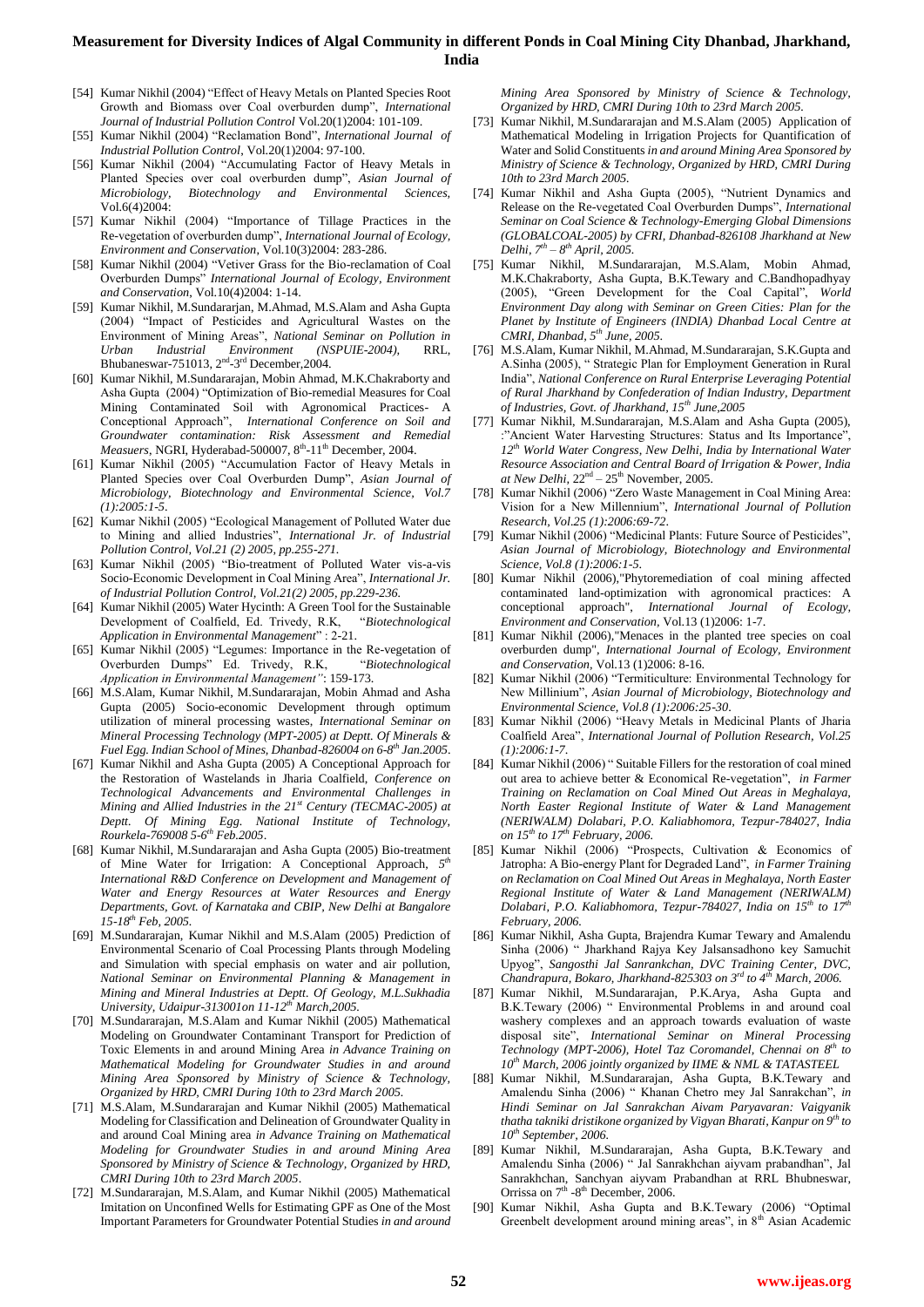## **International Journal of Engineering and Applied Sciences (IJEAS) ISSN: 2394-3661, Volume-4, Issue-8, August 2017**

Network for Environmental Safety and Waste Management (AANESVVM-2006) organized by Department of Chemistry and Centre with Potential for Excellence in Environmental Science, Anna University, Chennai-600025 (Madras) India on  $10^{\text{th}}$  to  $13^{\text{th}}$ December,2006.

- [91] Kumar Nikhil, Asha Gupta and B.K.Tewary (2006) "Recovering drgraded ecosystem of mining affected areas", in National Conference on Environmental Pollution & Technology, Department of Zoology, Thakur Collage of Science & Commerce, Shyamnarayan Thakur Road, Thakur village, Kandivili (E) Mumbai-400101on 22<sup>nd</sup> to 23<sup>rd</sup> December,2006.
- [92] Kumar Nikhil (2007) "Soil Quality Standards (SQS) for Bio-reclamation of Coal Overburden Dumps: ISO-14000 Requirements", *International Journal of Industrial Pollution Control, Vol.23 (1):2007:19-23*.
- [93] Kumar Nikhil (2007) "Net Primary Production and Relative Growth Rate of Planted Tree Species on Coal Overburden Dump", *International Journal of Pollution Research, Vol.26 (2):2007:189-192*.
- [94] Kumar Nikhil (2007) "Metallophytes: An Integrated Approach for Cleaning the Coal Mining Contaminated Lands", *Asian Journal of Microbiology, Biotechnology and Environmental Science, Vol.9 (3):2007:567-572*.
- [95] Manoj Kumar, Kumar Nikhil and M.Sundararajan (2007) " Micro-irrigation system for the improvement of livelihoods in rural India" *Seminar on TECHVITA-2007 Role of Engineering in providing better transportation facilities in micro-irrigational/ rainwater harvesting (cheaper tube wells) in the contest of rural development of Jharkhand at BIT Sindri, Dhanbad, Jharkhand, on 2nd February, 2007*.
- [96] Kumar Nikhil, A.K.Singh, A.K.Soni, V.V.R. Prasad and B.K.Tewary (2007) " Recovering fragile ecosystem at Jowai coal mining areas ubder Jainthia Hills of Meghalaya", *National Seminar on varied Perspectives of Biodiversity ICLES, Motilal Jhunjhunwala Collage, Sector-9A, Vashi, Nevi Mumbai-4000703 on 2-3 rd February, 2007.*
- [97] Kumar Nikhil (2007) " Khanan Chetro mey Jal Prabandhan", *World Water Day Program in Jharkhand organized by Water & Sanitation Watch (SAATHEE) at Ranch on 19th April,2007.*
- [98] Kumar Nikhil (2007) " Damodar River: Effective Role in Industrial & Socio-economic Development in Chotanagpur Platue" *in Jal Jagrukta Abhiayan 2007 at DAV School Patherdih to Surya Mandir Ghat, Sudamdih on 26th May, 2007.*
- [99] Kumar Nikhil and B.K.Tewary (2007) " Sustainable Management of Micro-irrigation System in Indian Agriculture", *National Seminar on People Participation in Conservation of Water Resources and Preservation of its Quality, IEI, Premises, Veena Building, Golf Ground, Dhanbad, Jharkhand on 30th May,2007.*
- [100]Kumar Nikhil, Asha Gupta, B.K.Tewary and Amalendu Sinha (2007) " Effect of Coal Mining on Soil Characteristics of Acidic Soils: A case study of Wapung Coal Mining Area of Jowai in Jaintia Hills district of Meghalaya State.", *Bhartiya Vigyan Samelan, organized by Councile of Science & Technology, Nehru Nagar, Bhopal-462007 on 23rd to 25th November, 2007.*
- [101]Kumar Nikhil, Asha Gupta, B.K.Tewary and Amalendu Sinha (2007) " Bio-treatment of Mine Water for Socioeconomic Development", *National Seminar on Eco-friendly Approach in Water Management and Treatment of Waste Water, H.D.Jain Collage Arrah, Bhojpur, Bihar on 12th to 13th December, 2007.*
- [102]Kumar Nikhil, Asha Gupta, B.K.Tewary and Amalendu Sinha (2007) " Jayv Bhibhidta, Khanan Paryavaran aiyvam Arthik Paktch", *Rastriya Sanghosthi " Rasthiya Sanghosthi Vartaman Sandharve Mey Jai Vividita ka Mahatouv, NBRI, Lucknow (U.P) on 22nd to 23rd December, 2007.*
- [103]Kumar Nikhil and Mobin Ahamad (2007) "Management of Irrigation Efficiency in Damodar River Basin", *Ed. Fifty Years of Indian Agriculture, Vol.II,* Ali Mohammad, Abdul Munir and Shamsul Haque Siddiqui, Concept Publication, New Delhi, :December, 2007:pp78-90.
- [104]Kumar Nikhil (2006),"Restoration of mining wastelands: status and strategies", *International Journal of Ecology, Environment and Conservation,* Vol.14 (1)2008: 51-54.
- [105]Kumar Nikhil, Asha Gupta, B.K.Tewary (2008) " Status, Constraints & Prospects of Small Scale Industries in Jharkhand", *National Seminar on Status, Constraints & Prospects of Small Scale Industries in Jharkhand* at Golden Jublee Hall, ISM Dhanbad on 28<sup>th</sup> to 29<sup>th</sup> January, 2008.
- [106]Kumar Nikhil, A.K.Singh, A.K.Soni and V.V.R. Prasad (2008) "Effect of Coal Mining on Acidic Soils: A case Study in Jaintia Hills of Meghalaya", Ed. Singh, A.K and S.C.Patra in *Characterisation of Land Resources and Agro-Eco-Zones in India* published by Wiley Publishers, Kolkotta (WB) December, 2008.
- [107]Kumar Nikhil (2011) " Copper Mining in India", Ed.Kumar Rakesh, Biniwala Rajesh and Sunil Kumar in "*Critical Review of Research on Copper in Environment & Health*" , NEERI, Nagpur, pp.67-108.
- [108]Kumar Nikhil and Sunil Kumar (2012) "Development of algae based technology to mitigate energy crisis in coal mining areas", *Ist Brainstorming Workshop on Waste to Energy*, 24-25 August, 2012, Mumbai, Maharastra, conducted by CSIR-NEERI, Nagpur.
- [109]Kumar Nikhil, Amar Nath, B.K Tewary and Amalendu Sinha (2013)"Food management in India: Perspective, Prospects & Problems", *National Seminar on World Environmental day, organized*   $$
- [110]Kumar Nikhil (2013) "Algal Technology for providing Green Energy solution in Jharia Coalfield areas of District Dhanbad, Jharkhand", *National Seminar on Present Technology & safety Scenario in Mining & Allied Industries* (*PTSM-2013)* from 25-27, February, 2013 at Department of Mining Engineering, IIT, BHU, Varanasi.
- [111]Kumar Nikhil (2013) "Algae based technology to mitigate energy crisis in Dhanbad coal mining areas, District Dhanbad, Jharkhand", *International Conference on Energy Resource & Technology for sustainable development (ICERTSD-2013)* from 7-8, February, 2013 at BESU, Sibpur, Howrah, W.B.
- [112]Kumar Nikhil, K.B.Singh and Amalendu Sinha (2013)"Importance of Social Cost Benefit Analysis of Coal Mining Project in India", *National Seminar on POSTALE-2013*, organized by NISM, CSIR-CIMFR, Dhanbad,  $31<sup>st</sup>$  December, 2013 to 01<sup>st</sup> January, 2014.
- [113]Iqbal Ansari and Kumar Nikhil (2014), "Lignocellulosic Bio Decomposition : A Green Solution in Coal Mining Areas", *International Journal of Engineering & Technical Research (IJETR),* Vol.2, No.3 pp.104-106. March, 2014, (Online).
- [114]Ghanshyam Paswan, Saurabh Prakash and Kumar Nikhil (2014), "BIOFUEL AS GREEN ENERGY SOURCE: A REVIEW", *International Journal of Engineering & Technical Research (IJETR),* Vol.2, No.3 pp. 124-126, March, 2014, (Online).
- [115]Saurabh Prakash, Ghanshyam Paswan, and Kumar Nikhil (2014), "LIQUID COAL AS A GREEN ENERGY: A REVIEW", *International Journal of Engineering & Technical Research (IJETR),* Vol.2, No.3 pp. 141-143, March, 2014 (Online).
- [116]Iqbal Ansari and Kumar Nikhil (2014), "Algal approach for Sustainable Development: A Critical Review ", *International Journal of Engineering & Technical Research (IJETR),* Vol.2, No.4 pp.83-85. April, 2014, (Online).
- [117]Ghanshyam Paswan and Kumar Nikhil (2014), "Biopurification of Waste Water Through Algaae – A Review", *International Journal of Engineering & Technical Research (IJETR),* Vol.2, No.4 pp.71-73, April, 2014, (Online).
- [118]Saurabh Prakash and Kumar Nikhil (2014), "Algae as a Soil Conditioner ", *International Journal of Engineering & Technical Research (IJETR),* Vol.2, No.4 pp.68-70, April, 2014 (Online).
- [119]Kumar Nikhil (2014) "Development of algae based technology to mitigate energy crisis in coal mining areas", International Journal of Environmental Technology & Management, Vol.17, No.2/3/4 May, 2014, pp.334-363. (Online)
- [120]Deepanjali Singh and Kumar Nikhil (2014), "Algae for Lipid as Renewable Energy Source in Coal Mining Area: A Critical Review", *International Journal of Engineering & Technical Research (IJETR),* Vol.2, No.5 pp.172-174, May, 2014 (Online).
- [121]Kumar Gaurav, Kumar Nikhil and Iqbal Ansari (2014), " Bioreclamation of Mine Waste Water through Algae: An Experimental Approach", *International Journal of Engineering & Technical Research (IJETR),* Vol.2, No.5 pp.265-269, May, 2014 (Online).
- [122]Pramod Kumar and Kumar Nikhil (2014), "Environmental Impact Assessment (EIA) Study of Non-Metal Mines: A Critical Review", *International Journal of Engineering & Technical Research (IJETR),* Vol.2, No.5 pp.324-326, May, 2014 (Online).
- [123]Ashutosh Kumar and Kumar Nikhil (2014), "Environmental Impact Assessment (EIA) Study of Metal Mines: A Critical Review' *International Journal of Engineering & Technical Research (IJETR),* Vol.2, No.6 pp.1-3, June, 2014 (Online).
- [124]Md Toufique Kalim and Kumar Nikhil (2014), "Environmental Impact Assessment (EIA) Study of Coal Mines: A Critical Review", *International Journal of Engineering & Technical Research (IJETR),* Vol.2, No.6 pp.112-114, June, 2014 (Online).
- [125]Ashutosh Kumar Agrawal and Kumar Nikhil (2014), "Algal Biodiversity in Coalfield Areas – A Critical Review", *International Journal of Engineering & Technical Research (IJETR),* Vol.2, No.6 pp.176-178, June, 2014 (Online).
- [126]Ashutosh Kumar and Kumar Nikhil (2014), "Biopurification of Mine Wastewater through Aquatic Plants– A Review ", *International*